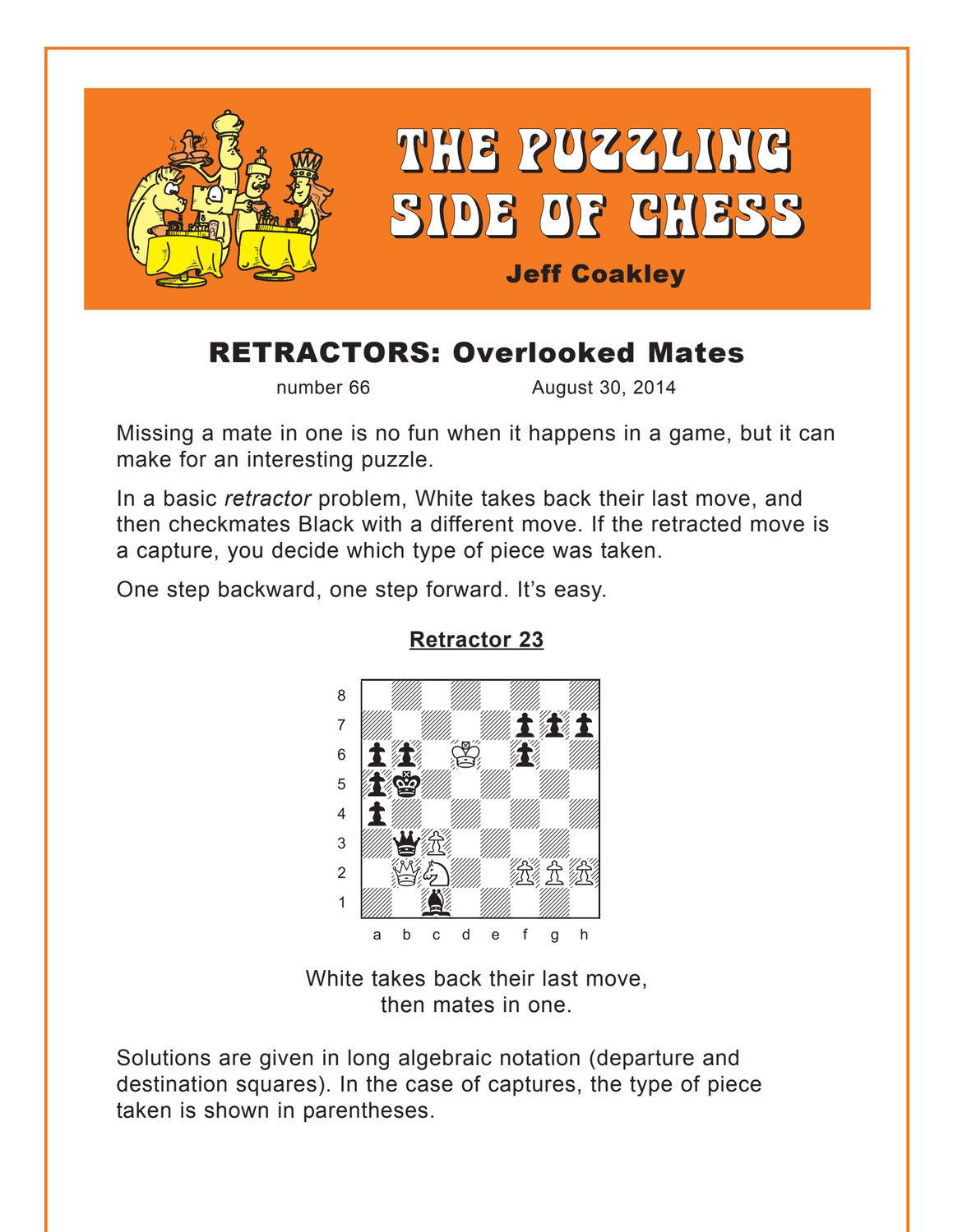Here are the special rules for this type of puzzle.

- a) White may retract any move of their choice.
- b) The position after the retraction must be legal. Among other things, this implies that Black had a legal move on the previous turn. A position is legal if it can be reached in a normal game following the standard rules.
- c) If the retracted move is a capture, White decides which type of piece was taken.
- d) An *en passant* capture is allowed as the backward (retracted) move unless it can be proven illegal.
- e) An *en passant* capture is not allowed as the forward (mating) move unless it can be proven that Black moved their pawn two squares on the previous turn.
- f) Castling is allowed as a backward or forward move unless it can be proven illegal.



For problems 1-22, see columns 33, 45, 54, 62.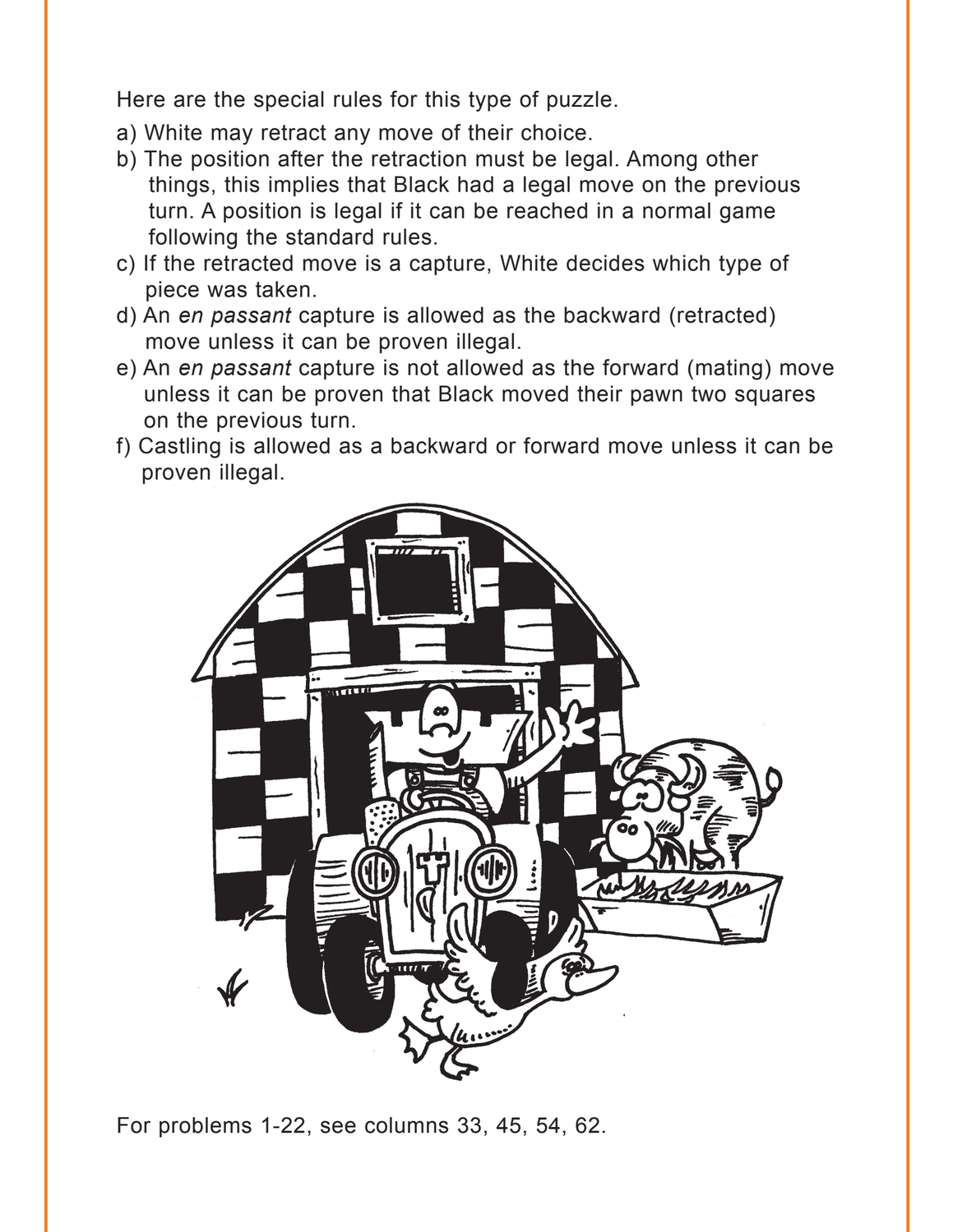<span id="page-2-0"></span>The next two problems are by Danish composer Karl Adolf Koefoed Larsen (1896-1963).



#### **[Retractor 24](#page-7-0)**

White takes back their last move, then mates in one.

Now the same position but with the black knight on c3. That change makes things much trickier.



**[Retractor 25](#page-7-0)**

White takes back their last move, then mates in one.

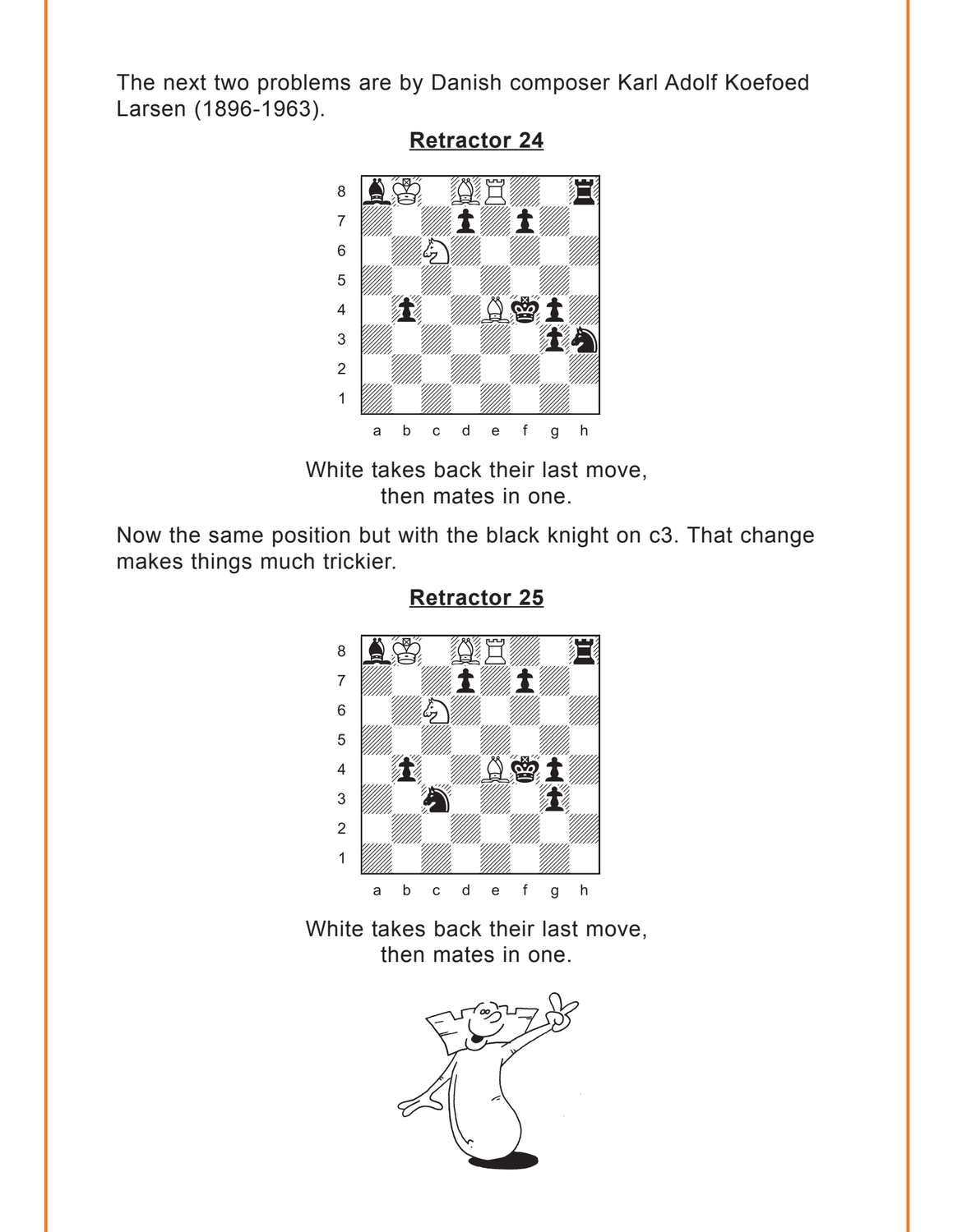<span id="page-3-0"></span>The following "pawn endgame" by German composer Bruno Sommer (1881-1971) is over a hundred years old. It looks too basic to be a retractor problem. But you know what they say about looks.



**[Retractor 26](#page-8-0)**

White takes back their last move, then mates in one.



**[Retractor 27](#page-8-0)**

White takes back their last move, then mates in one.

Did you know that you can win prizes by making your own puzzles? The *2014 Chess Cafe Puzzlers Cup* is under way and there is still plenty of time to enter. We're looking for all kinds of problems: easy, hard, or in between!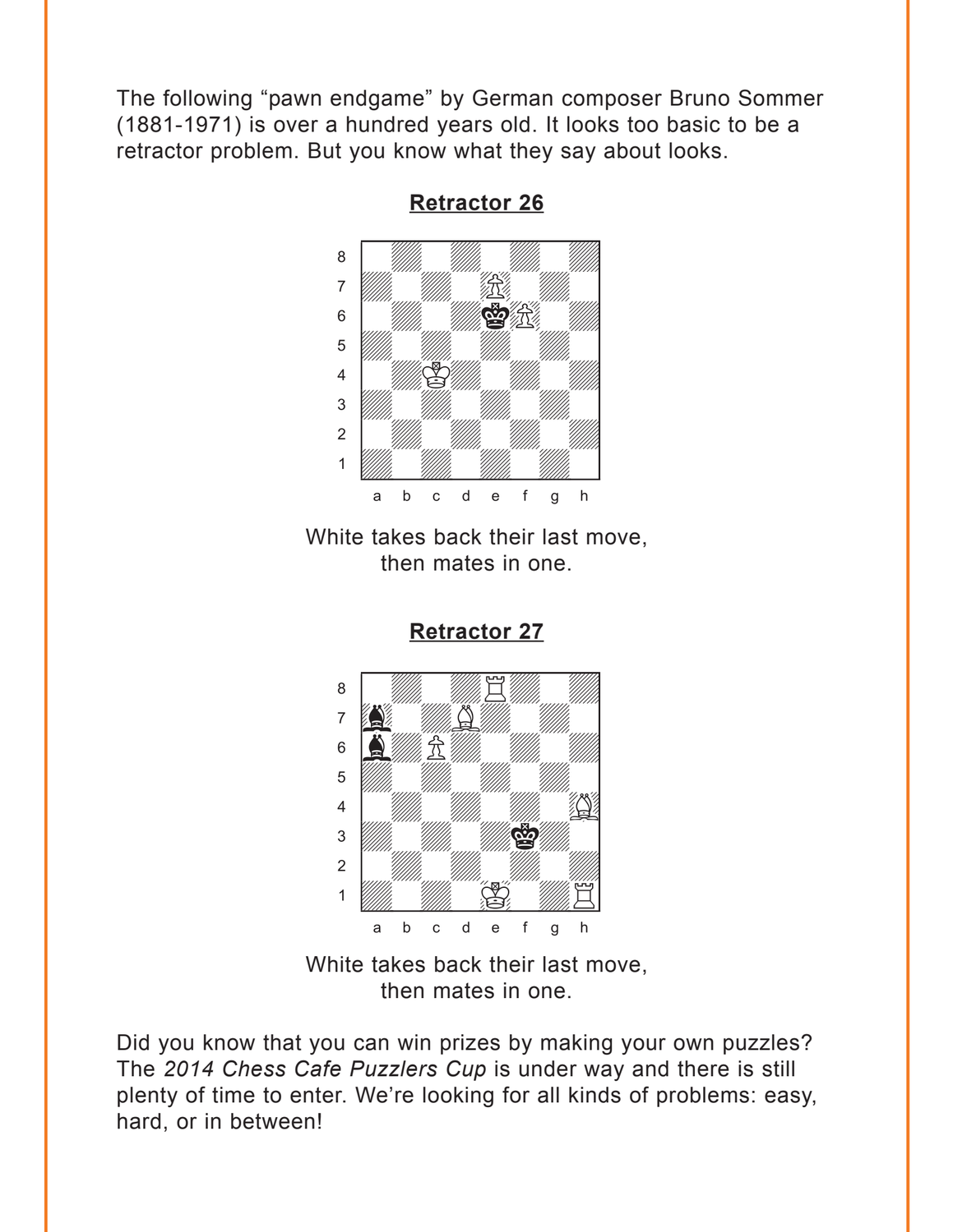<span id="page-4-0"></span>Next up is a very challenging puzzle by British problemist Thomas R. Dawson (1889-1951). Many tempting tries will turn out to be illegal.

A prolific author and composer, Dawson is best remembered as a pioneer in the art of *retrograde analysis* and the inventor of numerous heterodox chess pieces.



White takes back their last move, then mates in one.

Our final problem, by German composer Josef Haas (1922-2003), should keep you busy for quite a while. But be warned, the *stump potential* is rather high.



**[Retractor 29](#page-11-0)**

White takes back their last move, then mates in one.

It's probably obvious what the mating move will be. The real puzzle is how to arrange the necessary conditions!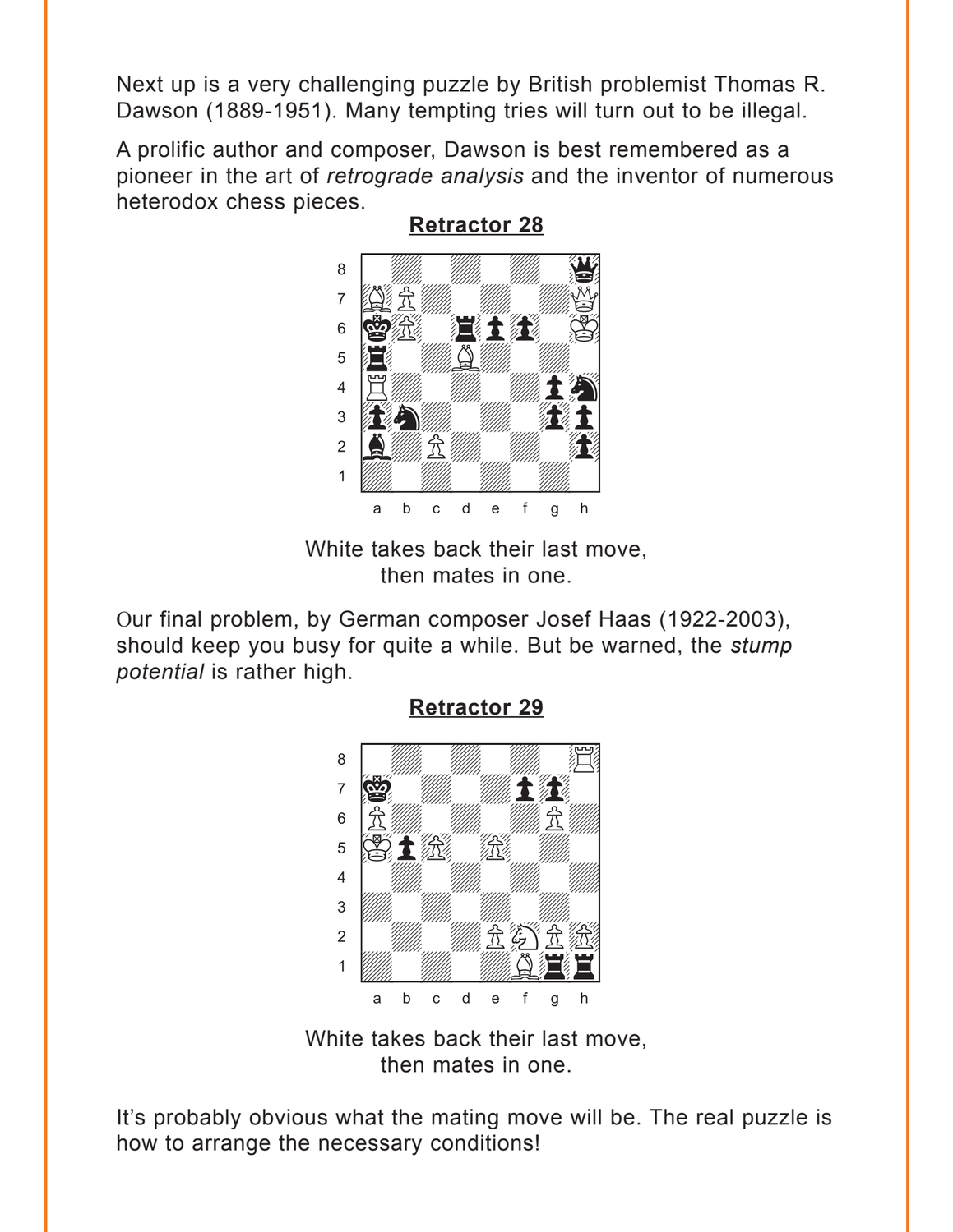## <span id="page-5-0"></span>**SOLUTIONS**

*PDF hyperlinks*. You can advance to the solution of any puzzle by clicking on the underlined title above the diagram. To return to the puzzle, click on the title above the solution diagram.

[*The problems in this column have been renumbered, one higher than originally published, to account for the previously unnumbered retractor in column 54.*]

#### **[Retractor 23](#page-0-0)**

J. Coakley 2014 *ChessCafe.com* version of Thomas R. Dawson 1927



In the diagram, 1.Na3# would be mate, but any retraction "undoes" that threat.

> -1.Kd5-d6 +1.c3-c4#

A white king move from d5 to d6 is taken back, placing him in check from the black queen. Then the c-pawn is advanced to block the check and give mate.

A minus sign precedes the retracted move. A plus sign is shown before the forward move.

The retracted move -1.Kd5-d6 was not a capture.

- a) The black queen, dark-square bishop, and eight pawns are still on the board.
- b) An "uncaptured rook" on d6 would check the white king on d5.
- c) An uncaptured knight on d6 would stop the mate.

Note that this puzzle cannot be solved as a "double whammy" (1.Kd5 2.c4#) because the white king would be in check after the first move. In a *series-mate*, White is not allowed to place their own king in check.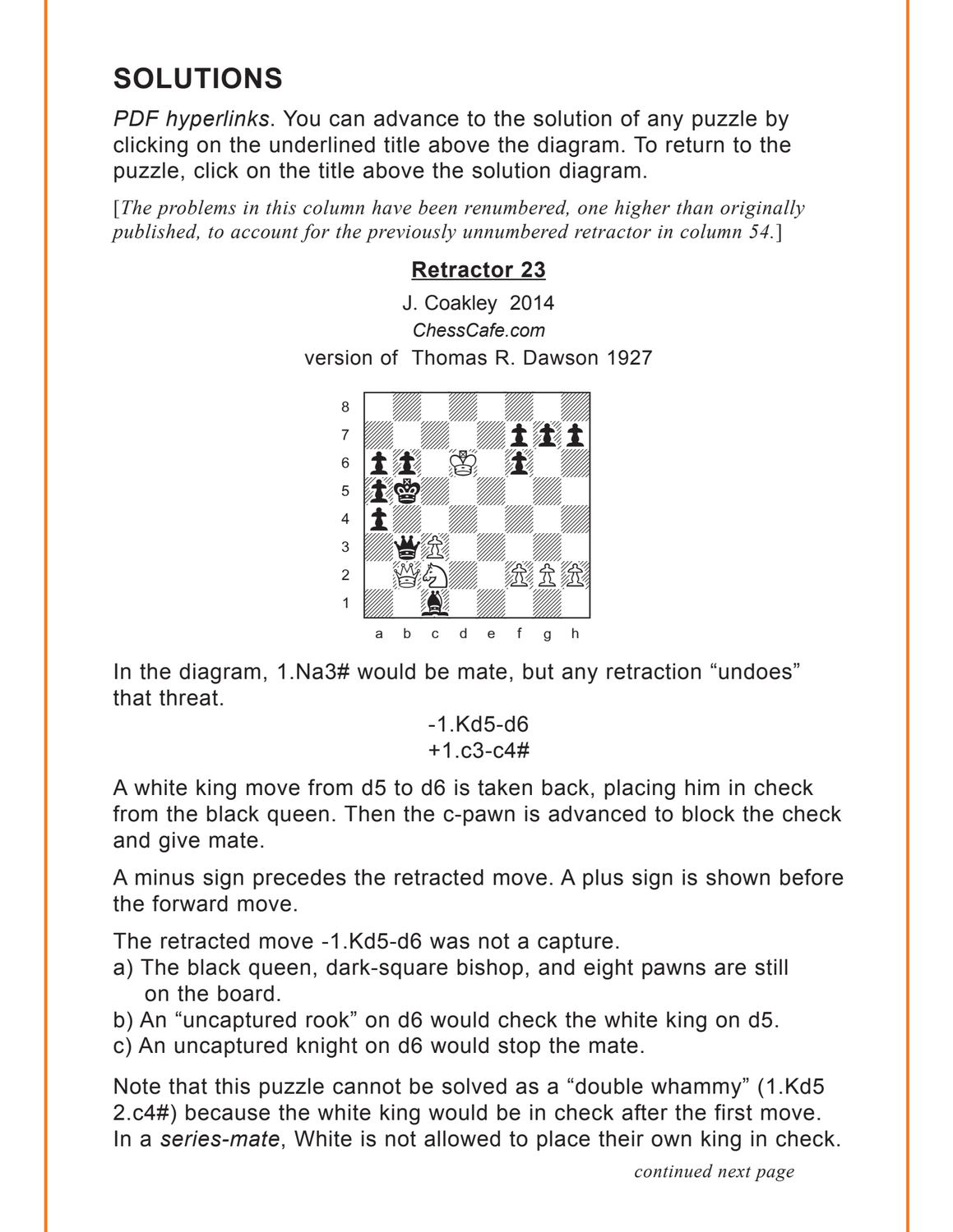Here is a slightly more complicated version of the problem, adding a white pawn on f3, and shifting a black pawn from h7 to f5.



**[Retractor 23b](#page-0-0)**

The solution is still the same (-1.Kd5-d6 +1.c4). But now *retrograde analysis* is necessary to prove that the retraction -1.e2xf3 (followed by +1.Na3#) is illegal.

The black pawn formation requires eight captures. White is missing eight pieces (RRBBNppp). However, if White just played 1.e2xf3, then the light-square bishop was captured earlier on f1, since it had no way out with the pawn on e2. In that case, only seven white pieces would be available for capture by the black pawns. Therefore, the last move could not have been 1.e2xf3.

The original problem by Thomas R. Dawson, which also appeared in his book *Caissa's Wild Roses In Clusters* (1937), is shown below. It's puzzling why he placed the black pawns on a3, e2, f3, g2.



**[Retractor 23c](#page-0-0)** Thomas R. Dawson 1927 *Pittsburgh Post*  w\_\_\_\_\_\_\_\_w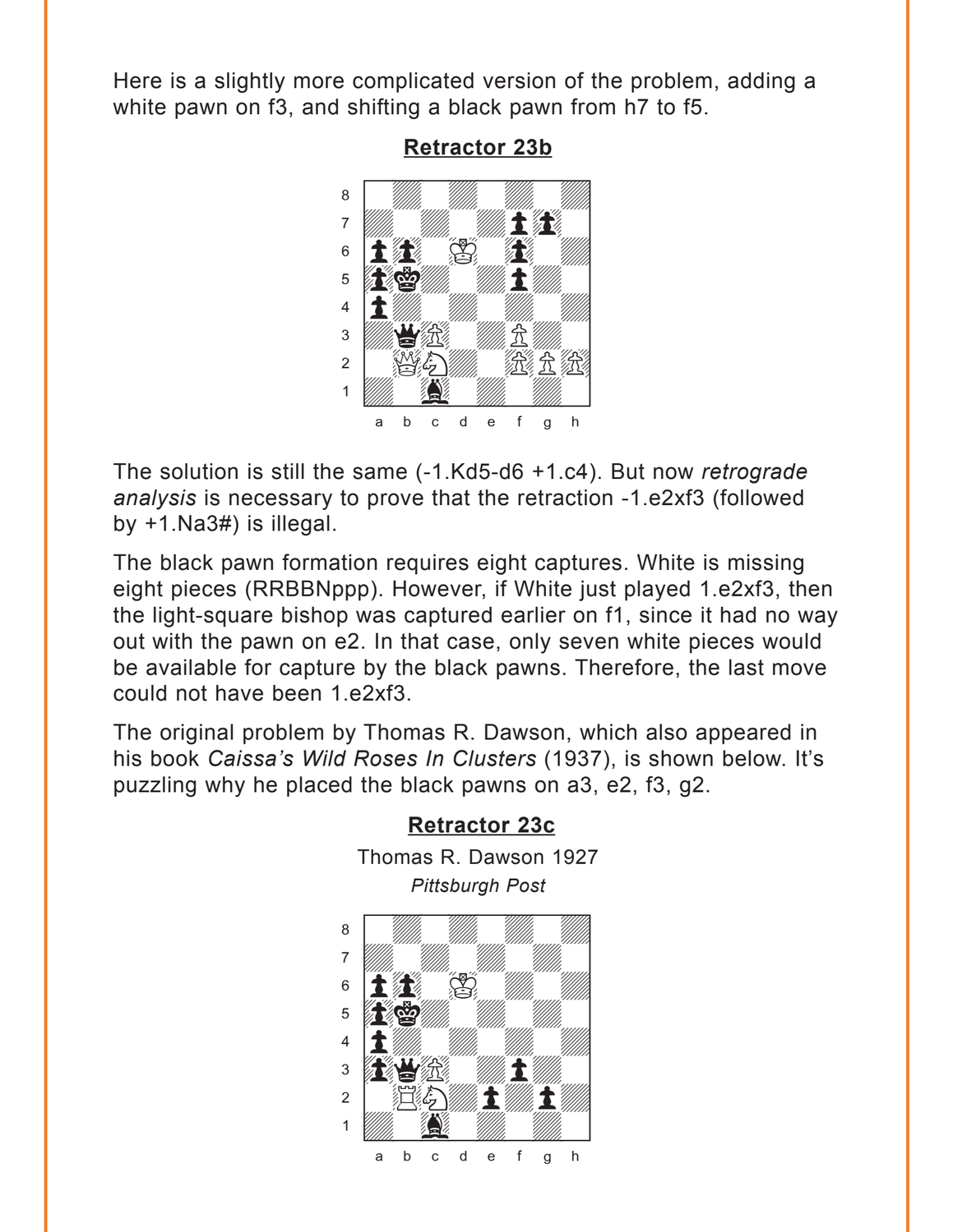### **[Retractor 24](#page-2-0)**

<span id="page-7-0"></span>Karl Adolf Koefoed Larsen 1949 *Arbejder-Skak* where  $\frac{1}{2}$  is the set of  $\frac{1}{2}$  in  $\frac{1}{2}$  is the set of  $\frac{1}{2}$  in  $\frac{1}{2}$  is the set of  $\frac{1}{2}$ 



 $-1.Ne7xc6(R)$ +1.Ne7-d5#

The uncaptured black piece on c6 must be a rook. A queen, bishop, or pawn would defend d5, and a knight would check the white king.

#### **[Retractor 25](#page-2-0)**





The white rook goes back to e5 where it guards g5. The retracted move must be an "uncapture" so that the white bishop on d8 is not pinned by the black rook at h8.

The uncaptured piece must be a knight. A queen or rook would pin the white bishop on d8. And a black bishop could not be on e8 with unmoved pawns at d7 and f7.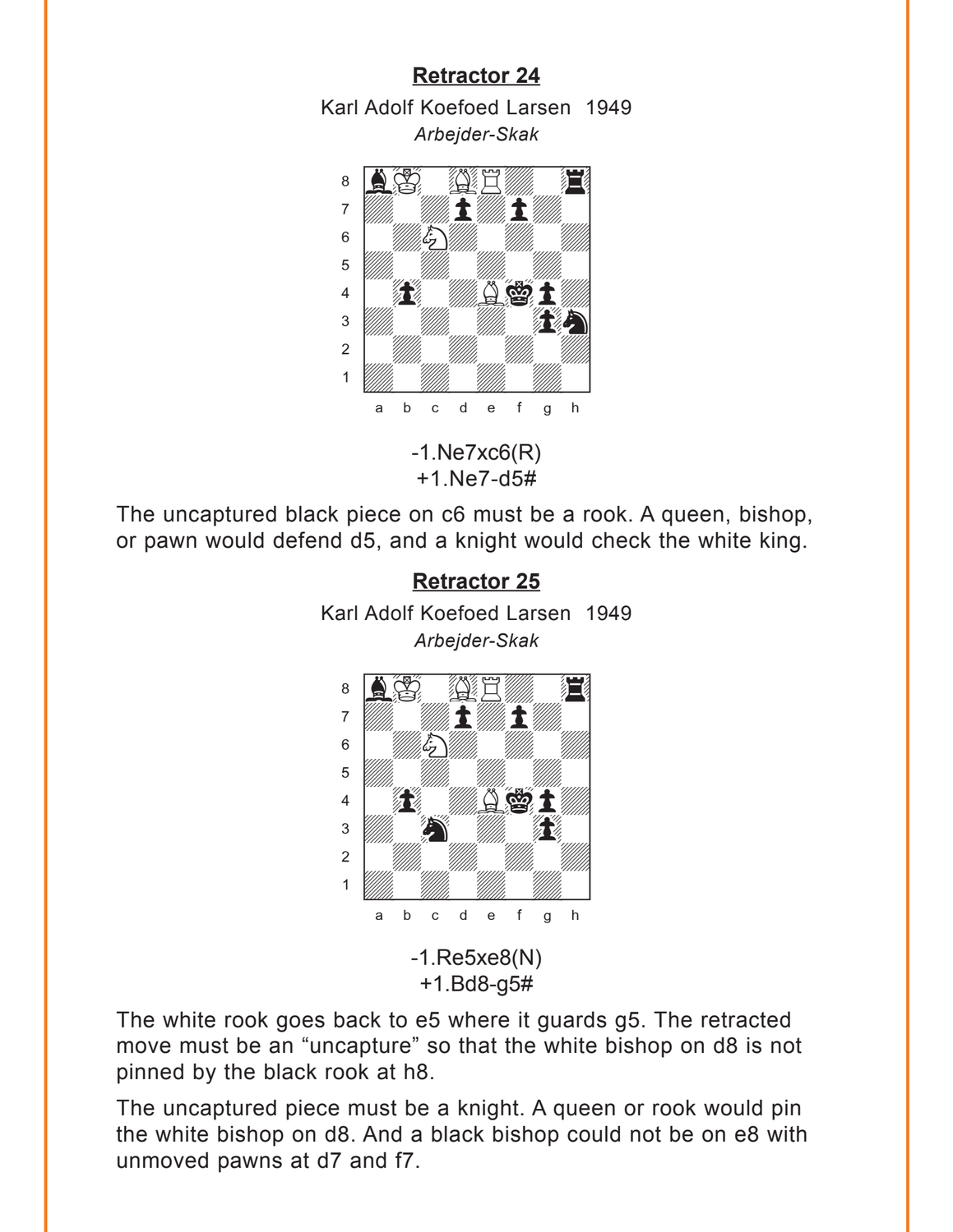### **[Retractor 26](#page-3-0)**

<span id="page-8-0"></span>Bruno Oswald Sommer 1910 *Deutsches Wochenschach*



-1.e5xf6 e.p. +1.e7-e8=Q#

When the *en passant* capture is retracted, there is a white pawn on e5 (attacking d6 and f6) and a black pawn on f5 (blocking f5). The new white queen does the rest.

An *en passant* capture is allowed as a backward move unless it can be proven illegal.

**[Retractor 27](#page-3-0)**



## +1.0-0#

*continued next page*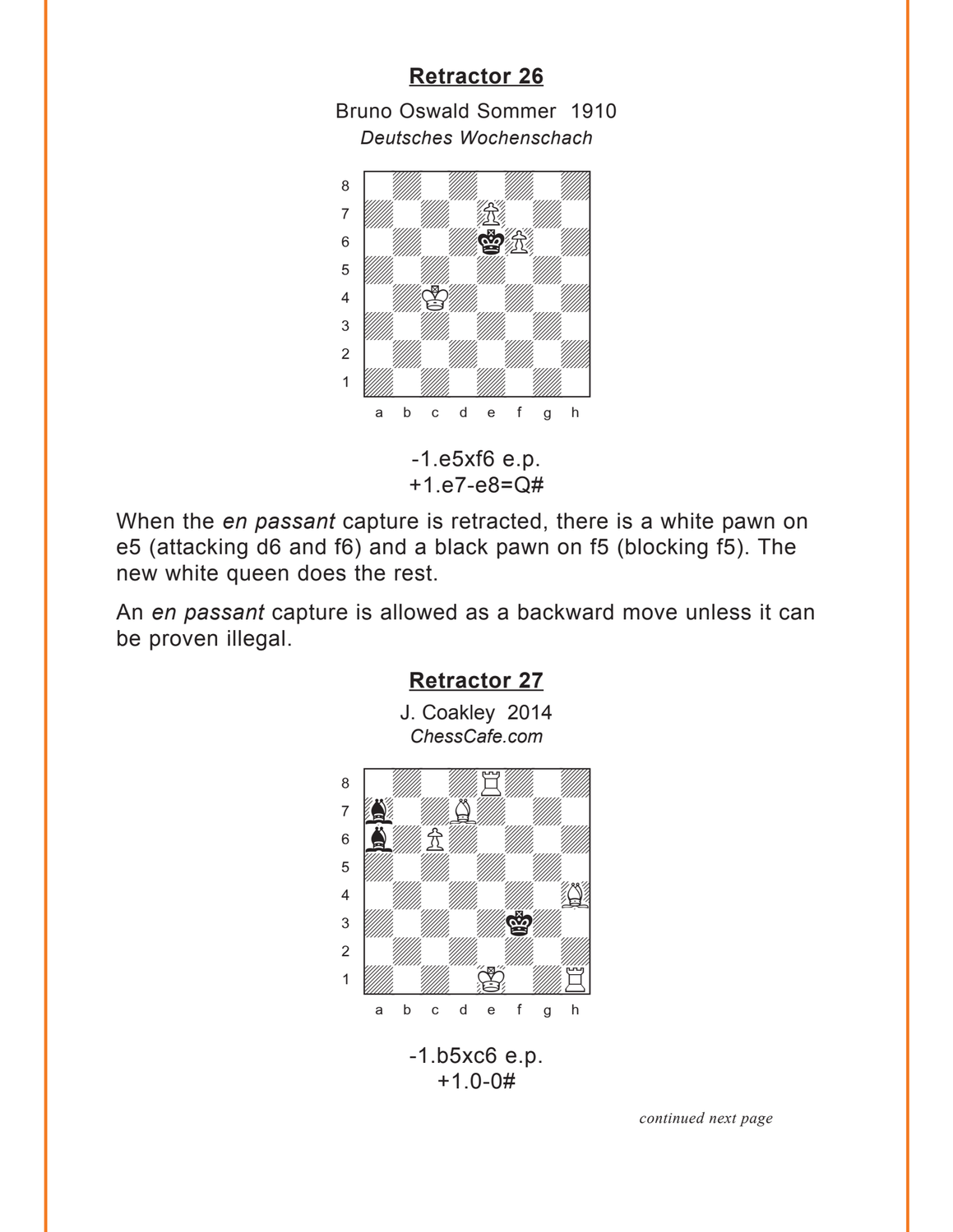<span id="page-9-0"></span>After the "unpassant", there is a white pawn on b5 and a black pawn on c5. The two pawns block the diagonals of both black bishops, allowing White to castle. Black's last move was ...c7-c5.

Everyone expected castling, right?

In retractor problems, castling is allowed as a backward or forward move unless it can be proven illegal.

## **[Retractor 28](#page-4-0)**

Thomas R. Dawson 1929 *The Problemist Caissa's Wild Roses In Clusters* (1937)



In the diagram, White could mate by Bc4#. However, there is no legal retraction which maintains that possibility.

-1.Kh5xh6(B)

The uncapture on h6 unpins the white queen. With the white king back on h5, the bishop on e4 is pinned.

+1.Qh7-d3#

Proof that the black piece on h6 was a bishop is given below. But first, it should be shown that the following two retractions are illegal. 1) an uncapture on b7 by a white pawn from c6

 $-1.6$  $k$ b7  $(+1.Be4\#)$ 

2) an uncapture on h7 by the white queen, such as:

-1.Qc7xh7 (+1.Be4# or +1.Qc4#)

-1.Qf5xh7 (+1.Qd3# or +1.Qf1#)

The gist of the proof is that the missing black b-pawn had to be captured by the white a-pawn and the only other missing black piece is a dark-square bishop, which could not be uncaptured on the light squares b7 or h7. Here is a detailed argument.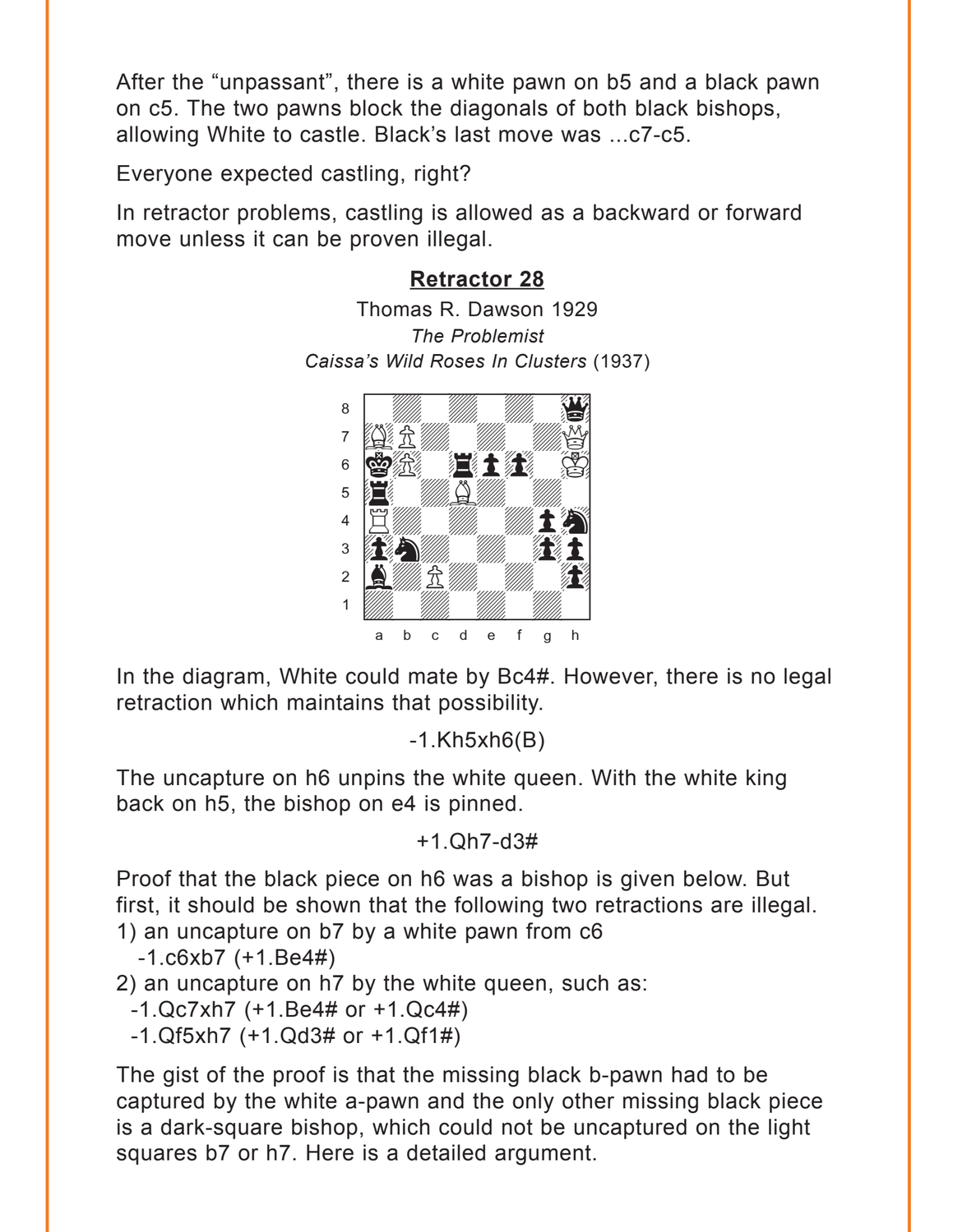- a) White is missing eight pieces (RNNppppp).
- b) The black pawn formation, with four pawns on the g- and h-files, required eight captures. For example, c7xd6xe5xf4xg3xh2 and d7-d6xe5xf4xg3. This accounts for all missing white pieces.
- c) Black is missing two pieces (Bp), a pawn and a dark-square bishop. One of those pieces was captured on the b-file by a white pawn. That only leaves one black piece available for capture elsewhere.
- d) Because all missing white pieces were captured by the black kingside pawns, we know that the black pawn on a3 has never left the a-file. We can also deduce that the missing black b-pawn was either captured on the b-file or promoted on b1.
- e) But promoting the black b-pawn on b1 is impossible because it would require three captures by White. First, the white b-pawn (from b2) would have to clear the b-file by making a capture. Then two additional captures by white pawns would be necessary to make the doubled pawns at b6 and b7.
- f) We can conclude that the black b-pawn was captured somewhere on the b-file.
- g) The only other missing black piece is the dark-square bishop. Since h7 is a light square, the retracted move cannot be an uncapture on that square.

So now we only need to show that the retraction -1.c6xb7 is impossible.

- h) Since b7 is a light square, the only possibility for a capture on that square is the missing black b-pawn.
- i) The white pawn that started on a2 could only have been captured by the black kingside pawns if it first promoted. However, that promotion is impossible. It would require at least one capture by the white a-pawn because the black a-pawn has never left the a-file. But if the white a-pawn promoted, then one of the white b-pawns had to come from the d-file since the original white c-pawn is still on c2. That would require two additional captures by White. So we can deduce that one of the white b-pawns started on the a-file.
- j) We also know that the other white b-pawn started on b2 because it would require two more captures for it to leave and then return to the b-file. That means that the capture c6xb7 could never have occurred.

Therefore, the only legal retraction is -1.Kh5xh6(B). The dark-square bishop was uncaptured on h6 since the other missing black piece is a pawn that was captured on the b-file.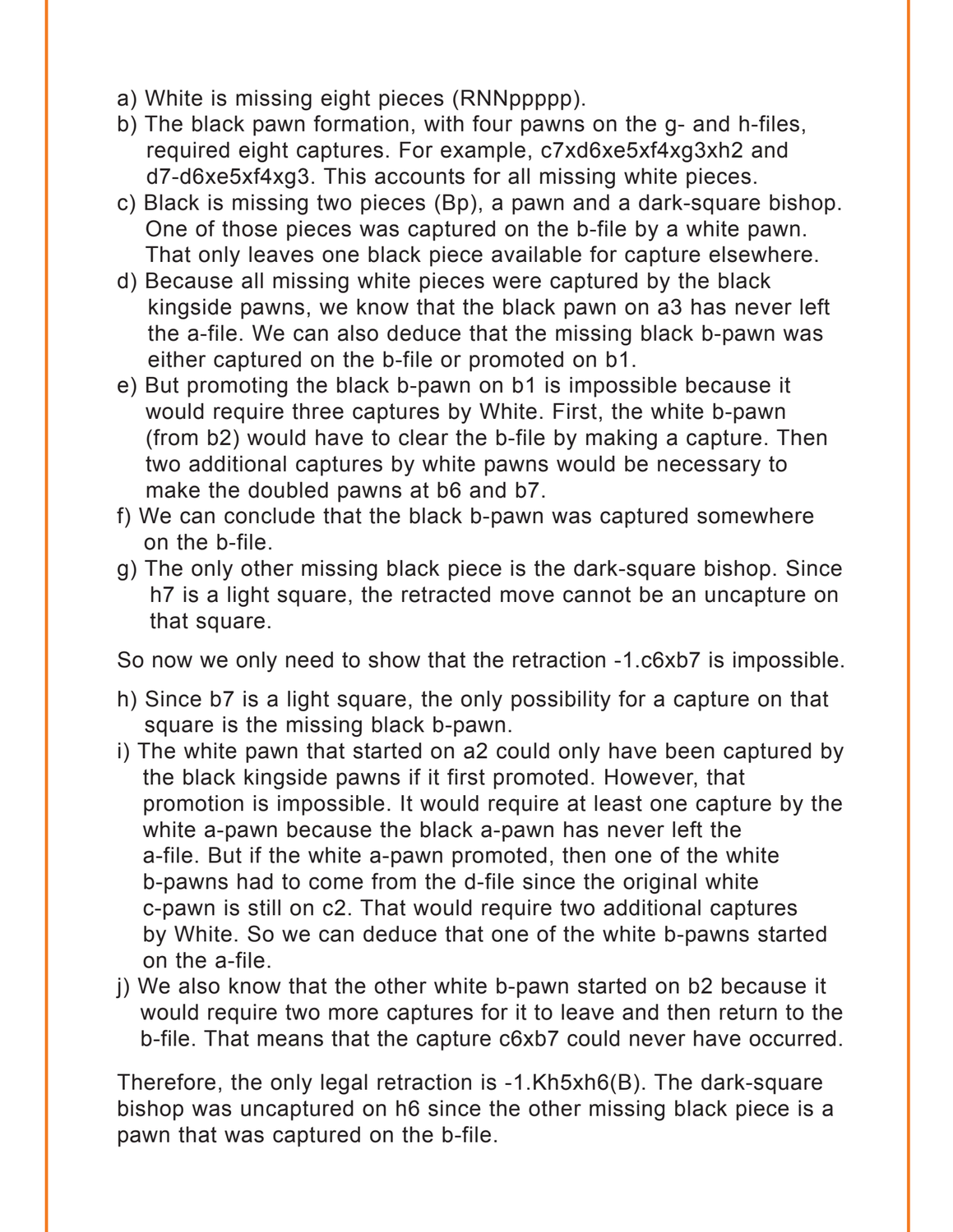<span id="page-11-0"></span>**[Retractor 29](#page-4-0)** Josef Haas 1975 *Die Schwalbe* -1.Rg8xh8(N) +1.c5xb6 e.p.#  $\frac{1}{\sqrt{2}}$  $\bullet$   $\blacksquare$ **bion and the computation of the computation of the computation of the computation of the computation**  $6 \frac{R}{B}$  $\frac{1}{2}$ 4 | *William William William William William William William William William William William William William William William William William William William William William William William William William William William W*  $\frac{1}{\sqrt{2}}$  $2$   $\frac{1}{2}$   $\frac{1}{2}$   $\frac{1}{2}$   $\frac{1}{2}$   $\frac{1}{2}$   $\frac{1}{2}$   $\frac{1}{2}$  $\frac{1}{2}$ a b c d e f g h

An *en passant* capture is not allowed as the forward (mating) move unless it can be proven that Black moved their pawn two squares on the previous turn.

-1.Rg8xh8(N) is the only retraction which "forces" ...b7-b5 on the last move.

The main task for White is to eliminate the possibility that Black's last move was ...Ka8-a7 (or ...Kb8-a7) in response to a rook check along the back rank.

- a) After retractions such as -1.e4-e5 or -1.Ne4-f2, the last two moves could have been Rh3-h8+ Ka8-a7.
- b) If the white rook is retracted along the h-file, -1.Rh3-h8 for example, then there is no mate even if Black's last move was ...b7-b5. The same is true for the unpromotion -1.h7-h8=R.
- c) So the rook must be retracted along the 8th rank somewhere. If -1.Rd8-h8 is taken back, the last two moves could have been Rd6-d8+ Ka8-a7. A similar argument works against rook retractions from c8 and e8.
- d) If -1.Rf8-h8 is retracted, the last two moves could have been Rg8xf8+ Ka8-a7, or e7xf8=R+ Ka8-a7.
- e) That only leaves the g8 square. If -1.Rg8-h8 is retracted without an uncapture, then the last two moves could have been Rh8xg8+ Ka8-a7. So White must retract a capture on h8.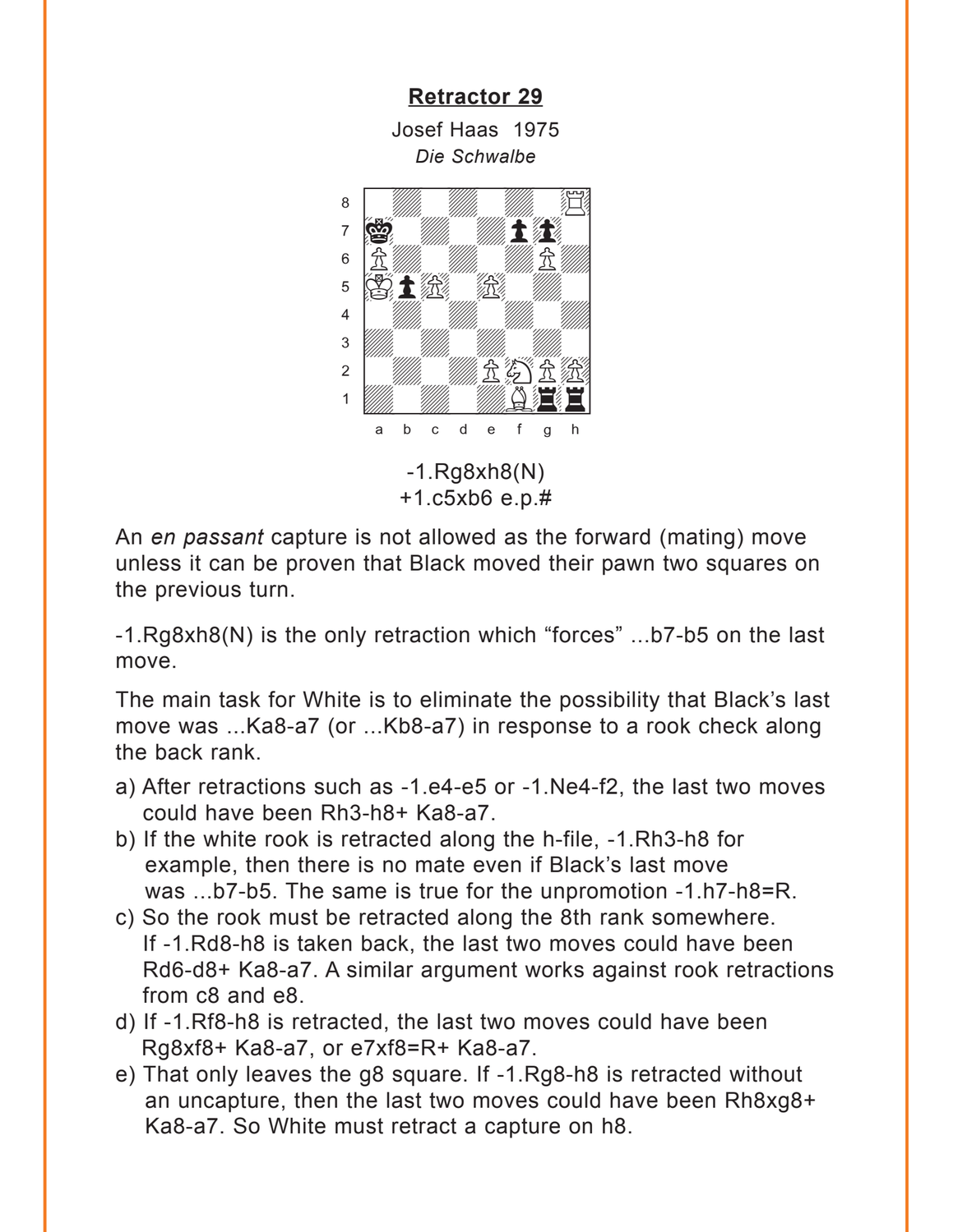f) A black bishop cannot be on h8 with a black pawn on g7. If a black queen or rook is uncaptured, then Black's last move could have been ...Qh8 or ...Rh8. Therefore the black piece uncaptured on h8 must be a knight.

Now consider the position before -1.Rg8xh8(N).



What was Black's last move?

- g) The last move was not by the black knight, rooks, or pawns at f7 and g7. They have "zero reverse moblity".
- h) The last move was not ...b6-b5 because the pawn would be checking the white king from b6. *It cannot be Black's turn if White is in check.*
- i) The analysis below will show that the last move was not ...Ka8-a7 or ...Kb8-a7 because the black king would have been in an illegal check on a8 or b8. There are three ways the check might have occurred. All three are impossible. Consider the position with the black king in check on a8.
	- i1) The last white move was not by the rook because it could only have moved to g8 from along the 8th rank where it would already be checking the king.
	- i2) The last white move was not a discovered check by Bb8-a7+ or Nc8-a7+ (followed by ...Ka8xa7) because all missing white pieces were captured elsewhere.
		- \* White has unmoved pieces on f1, g2, and h2, so both black rooks must be promoted pawns.
		- \* The promotions on g1 would require **five** captures by Black. Two with the e-pawn and three with the d-pawn (or h-pawn).
		- \* White is missing **five** pieces (QRBpp), so all possible captures are accounted for.